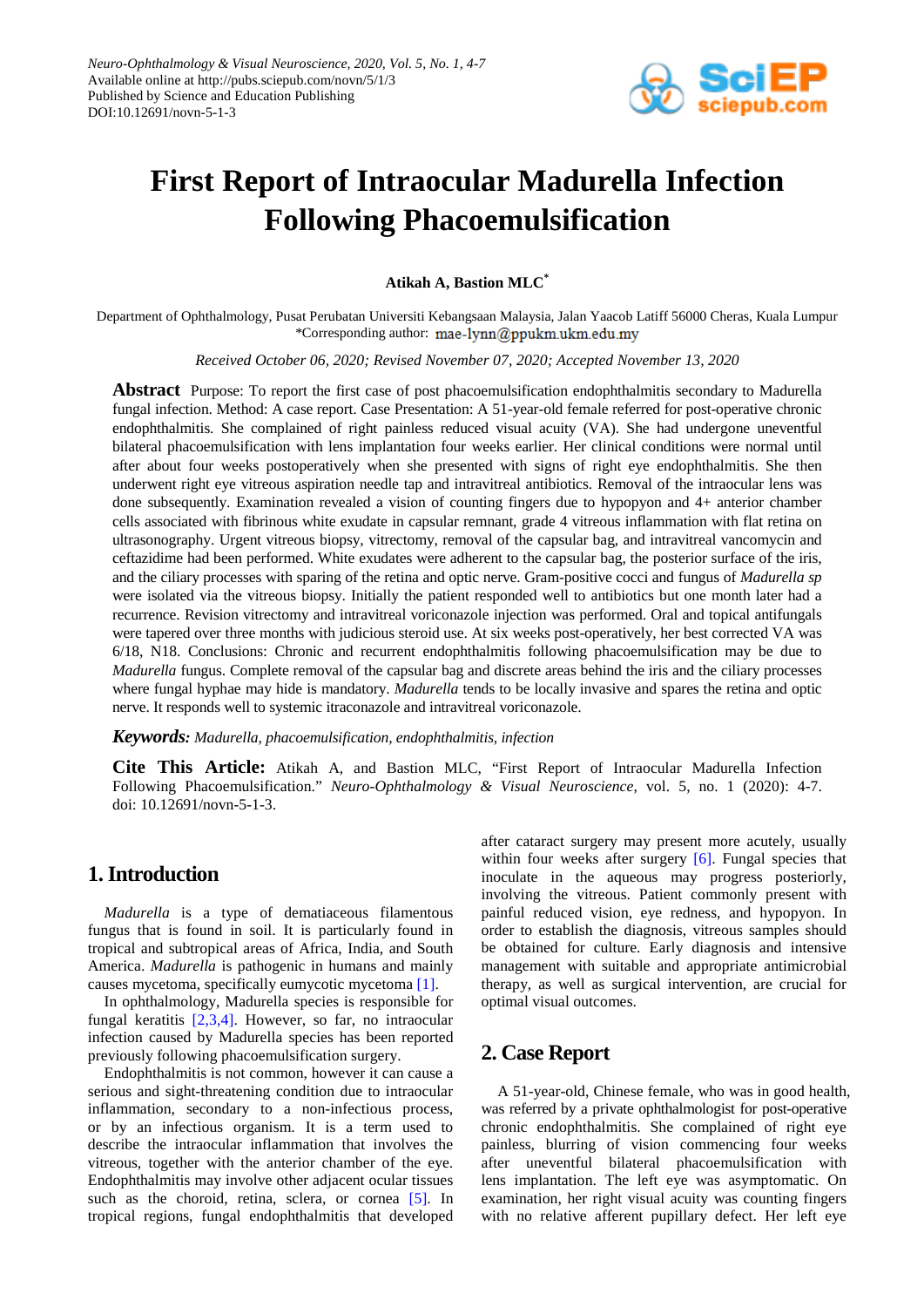vision was 6/6, N5. On examination of her anterior segment, a hypopyon of 1 mm with anterior chamber cells of 4+ and fibrinous white exudate in the capsular remnant was observed [\(Figure 1\)](#page-1-0). She was aphakic as the intraocular lens had been removed by the referring physician who noted white plaque at the nasal haptic-optic junction. There was no fundus view. B scan showed vitritis with a flat retina.

She had been previously treated with topical antibiotics and intravitreal and intracameral antibiotics were given twice. Subsequently, a topical and systemic steroid therapy produced a positive response, but a relapse occurred during steroid tapering. All previous cultures had been negative, including fungal culture. The left eye was pseudophakic with no evidence of inflammation.

Urgent vitreous biopsy, pars plana vitrectomy, removal of the capsular bag together with an intravitreal vancomycin and ceftazidime was immediately performed under general anaesthesia (GA). Oral steroids were discontinued. Gram staining of the vitreous biopsy revealed gram-positive coagulase-negative cocci but *Madurella* species was identified in the vitreous plate five days later. According to the microbiologist, *Madurella* was isolated in Sabouraud glucose agar. The colonies had flat and leathery look at first, were white to yellow to yellowish-brown in colour, then became brownish, folded and heaped with age, with the formation of aerial mycelia. Brown diffusible pigment in the cultures is one of the characteristic features. This type of mould has an optimum temperature of 37 degrees Celcius for growth.

The administration of the antibiotics and topical steroids improved the clinical picture of the patient, and visual acuity rose to best corrected visual acuity (BCVA) of 6/48. Given this clinical improvement, anti fungal medications were not administered to the patient. However, one month after vitrectomy, she reported floaters and blurred vision lasting one day. The hypopyon had returned with Grade 4 vitreous inflammation.

She was then scheduled for vitreous washout and intravitreal antibiotics, including 0.1 ml voriconazole 0.1% and 10ug in 0.1 ml amphotericin B under GA. Intraoperatively, purulent material adherent to the iris and ciliary processes was seen. There was no vasculitis or retinal or optic nerve involvement. Oral itraconazole 200 mg bd, topical voriconazole 1%, vancomycin 2.5% and moxifloxacin 0.5%, was administered as gram-negative rods were seen subsequently on aqueous humour tap. The anti-fungal medication was tapered slowly over three months while monitoring her renal and liver function regularly. These remained normal. Topical steroids were commenced at low doses after 2 weeks, stepping up judiciously with close monitoring of subjective complaints and clinical findings.

Post-operative complications included elevated intraocular pressure (IOP) of 26 mmHg responsive to topical timolol and brimonidine; and cystoid macula oedema (CMO) responsive to topical nepafenac.

At three weeks postoperatively, her unaided vision had improved to 6/36, N18, and at nine months post-operatively, her best corrected vision improved further to of 6/6, N6 with quiet fundus and resolved cystoid macula oedema [\(Figure 2\)](#page-1-1). Correction of aphakia was scheduled for three months after the anti-fungal was discontinued without recurrence.

<span id="page-1-0"></span>

**Figure 1.** Anterior segment photograph of the right eye of the patient during the initial presentation to our centre. Hypopyon of 1 mm with cells of 4+ and fibrinous white exudate in the capsular remnant (black arrow) had been seen

<span id="page-1-1"></span>

**Figure 2**. OCT of the right macula that showed CMO as a post-operative complication (above) and after six weeks of follow up (below)

## **3. Discussion**

Endophthalmitis is a complex and potentially serious intraocular inflammatory disease. Postoperative exogenous endophthalmitis is known as the most common form of endophthalmitis. The incidence of postoperative endophthalmitis is approximately 0.093%, and generally it is secondary to bacterial infection. Only three per cent of all cases is due to fungi [\[7,8\].](#page-3-4) Out of all culture-positive postoperative endophthalmitis cases, fungi have been isolated from 21.8%, and *Aspergillus* spp. and *Candida* spp. are the most commonly responsible for fungal endophthalmitis [\[9,10\].](#page-3-5) To our best knowledge, *Madurella* endophthalmitis has never been reported.

In fungal endophthalmitis, a late, indolent inflammation associated with relatively less severe symptoms, with fibrinopurulent anterior chamber exudate, vitreous snowballs, and opacities are commonly found at presentation. These signs and symptoms rarely become evident until several weeks after the operation [\[11,12\].](#page-3-6) The infection might be masked by the use of corticosteroids, as the condition can lead to a dramatic,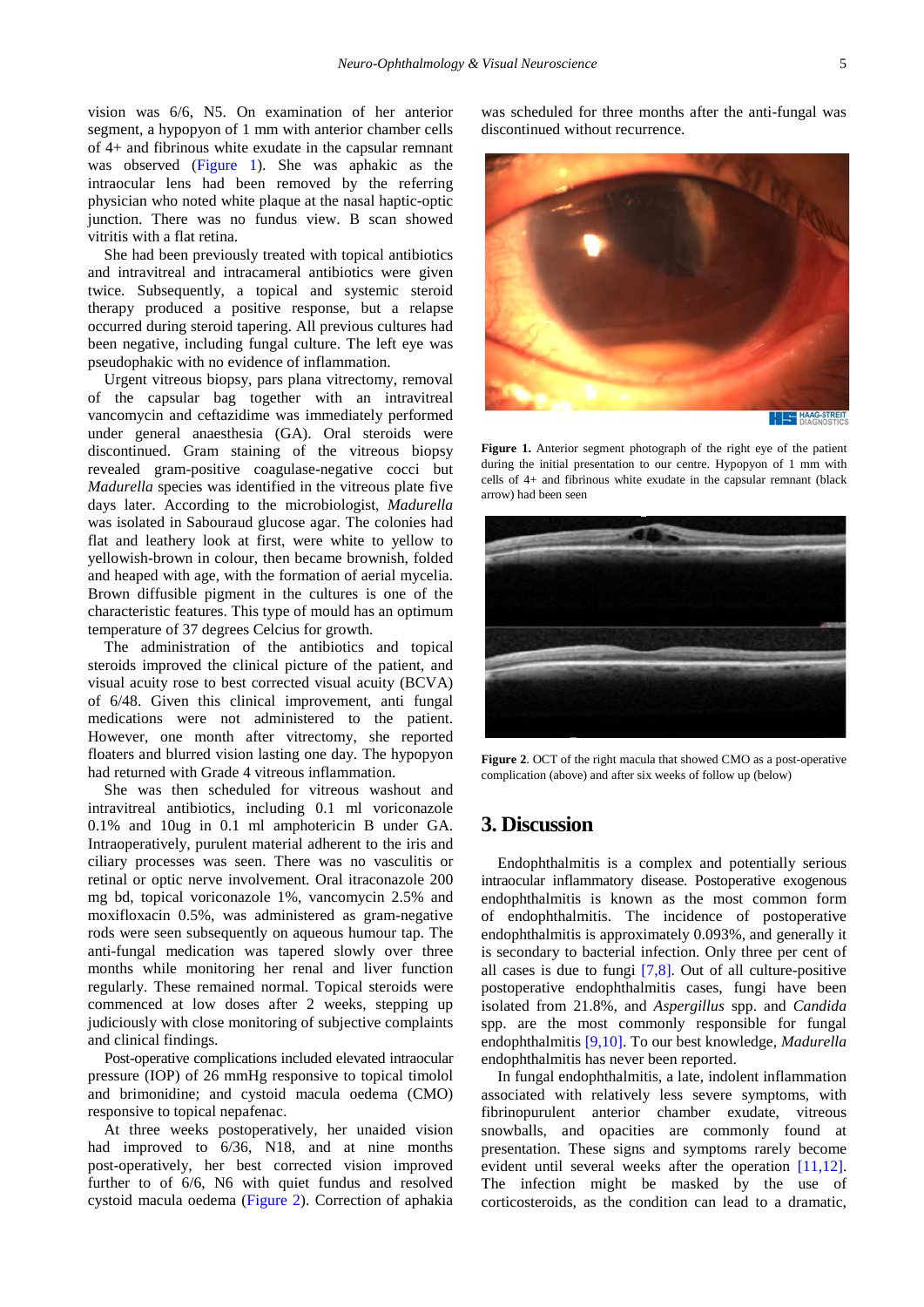sudden increase in intraocular inflammation and ocular discomfort. A period of symptom relief as long as one month without anti- fungal medications followed by a rapid relapse of one day is typical of fungal intraocular infections. *Madurella* is a genus of fungus of the Hypomycetes class that has rarely been isolated in eye infections. It has only been reported isolated in cases of fungal keratitis [\[17\].](#page-3-7) *Madurella*-related keratitis tends to be limited to the anterior segment and initially does not extend to the retina or optic nerve. This seems, indeed, to be the the case of our patient, whereby despite dense vitreous inflammation, the optic nerve and retina remained unaffected. This is in contrast to endogenous infections by yeast organisms such as Candida. The fungal balls were very adherent to the ciliary processes and they formed an adherent plaque which despite careful dissection during the first surgery persisted on the posterior surface of the iris and reactivate the infection. However, at the initial presentation, the purulent anterior segment inflammation made it difficult to determine the causative organism as Gram-positive cocci were also isolated from the "pure" vitreous biopsy. It could represent multiple infections in the one eye.

In cases of keratitis secondary to *Madurella* infection, a study done in North India showed that 56% caused by ocular trauma involved vegetative matter [\[18\].](#page-3-8) This is most probably due to the habitat of these dematiaceous fungi which is commonly found in soil and decomposing plant material. In this study, the eyes were treated with hourly 5% natamycin suspension based on the clinical assessment and microbiological smear results. Topical voriconazole 1% (Vozole, Aurolab, India) was used for larger and deeper fungal corneal ulcers.

*Madurella* infection in humans is more commonly seen in contaminated wounds, and, in these cases, eumycetoma is the most common disease. Eumycetic myetoma may occur at any site involving traumatized skin [\[19\],](#page-3-9) and a combination of medical and surgical treatment is the management of choice. Azoles are the drug of choice in this disease since they are effective against a broad range of yeasts and moulds. Laboratory investigation, specifically fungal culture is important to confirm the diagnosis. However, negative cultures do not exclude the diagnosis, since 20 to 30% of endophthalmitis cases are culture-negative. Cultures are positive in approximately 90% of vitrectomy specimens, 50 to 70% of vitreous aspirates, and 40% of aqueous aspirates [\[20\].](#page-3-10) Despite the conflicting culture results in this patient, a fungal rather than a bacterial aetiology has been suspected due to the late onset and chronic, relapsing nature of disease while on antibiotics, and finally, the response to anti-fungal medications.

The role of corticosteroids in fungal endophthalmitis remains a matter of debate. In a study by Meredith et al. in 1996, the usage of intraocular corticosteroids was associated with an increase in inflammatory reaction, an increase in the development of opaque corneas, an increase in moderate to severe choroidal inflammation, and an increase in retinal necrosis [\[13\].](#page-3-11) According to Manzouri et al. 2001, the current practice is to stop the use of anti-inflammatory medicine until either the fungi has been confirmed, a suitable antifungal drug is used, or the practicality of that antifungal drug against the organism involved has been strongly proven, based on the patient's biological response  $[21]$ . Thus, the decision to administer corticosteroids in the treatment of severe endophthalmitis must be made with caution. In our patient, intravitreal steroids were avoided. The usage of topical steroids was also closely monitored even when there was no more inflammation in our case.

As recommended by previous literature, a combination of vitrectomy and antifungal agents appears to be highly effective for exogenous fungal endophthalmitis [\[14,15,16\].](#page-3-13) The advantages of early vitrectomy in managing fungal endophthalmitis more favourable visual and structural outcomes [\[22\].](#page-3-14) Vitrectomy helps in removing organisms from the capsular bag and the ciliary processes, disrupting the vitreous scaffold that allows fungal hyphae to propagate, and prevents inflammatory membranes from occuring, for instance, in cases of Aspergillus endophthalmitis [\[23\].](#page-3-15) Alternatives to vitrectomy include repeated intravitreal injections of antifungal agents such as voriconazole and amphotericin B [\[24\].](#page-3-16) However, this repeated intravitreal therapy tends to be long-drawn, time-consuming and uncomfortable for the patient. Inflammatory membranes and vitreous debris can affect vision for a long time and may even need surgical removal later. Hence, a decision was made for this patient to have vitrectomy immediately on both occasions.

The treatment of fungal endophthalmitis does not end with the vitrectomy, but systemic anti-fungal therapy from the azole group such as itraconazole, voriconazole, posaconazole and ketoconazole needs to be continued post-operatively for at least 4-6 weeks [\[25,26\].](#page-3-17)

Our patient received three months of oral itraconazole 200 mg twice daily (SporanoxTM, Pfizer, Inc) and topical voriconazole 2% QID which had to be prepared from a standard vial containing 200 mg voriconazole. The usage of itraconazole is supported by a consistent bulk of data, but this substance was not available in our centre [\[27\].](#page-3-18)

Complications encountered in this case were increased in intraocular pressure (IOP) and cystoid macular oedema (CMO). Elevated IOP is a common complication of vitrectomy surgery. A study done by Weinberg et al. concluded that the increase of intraocular pressure tends to develop within the first 21 days after pars plana vitrectomy.

In our patient repeated surgery was a further risk factor. And yet, repeated episodes of inflammation increased the risk of anterior synechiae for which steroids could not immediately been administered given the aetiology (i.e. fungal) of the inflammation.

CMO occurred in this patient as a consequence of the inflammation, fostered by the repeated operations in a limited interval of time (1 month). The nature of fungal infection also hinders steroid therapy. The patient received nepafenac, which is a topical non-steroidal anti-inflammatory drug that proved to be effective in post-cataract CMO in diabetic patients [\[28\].](#page-3-19) In our case, CMO resolved after the inflammation was controlled.

A secondary lens, in our case will need to be scleral fixed due to the pupil irregularity and anterior synechiae. Her visual potential is good given that infection by *Madurella* was predominantly anterior despite the dense vitreous inflammation. Options for the visual rehabilitation